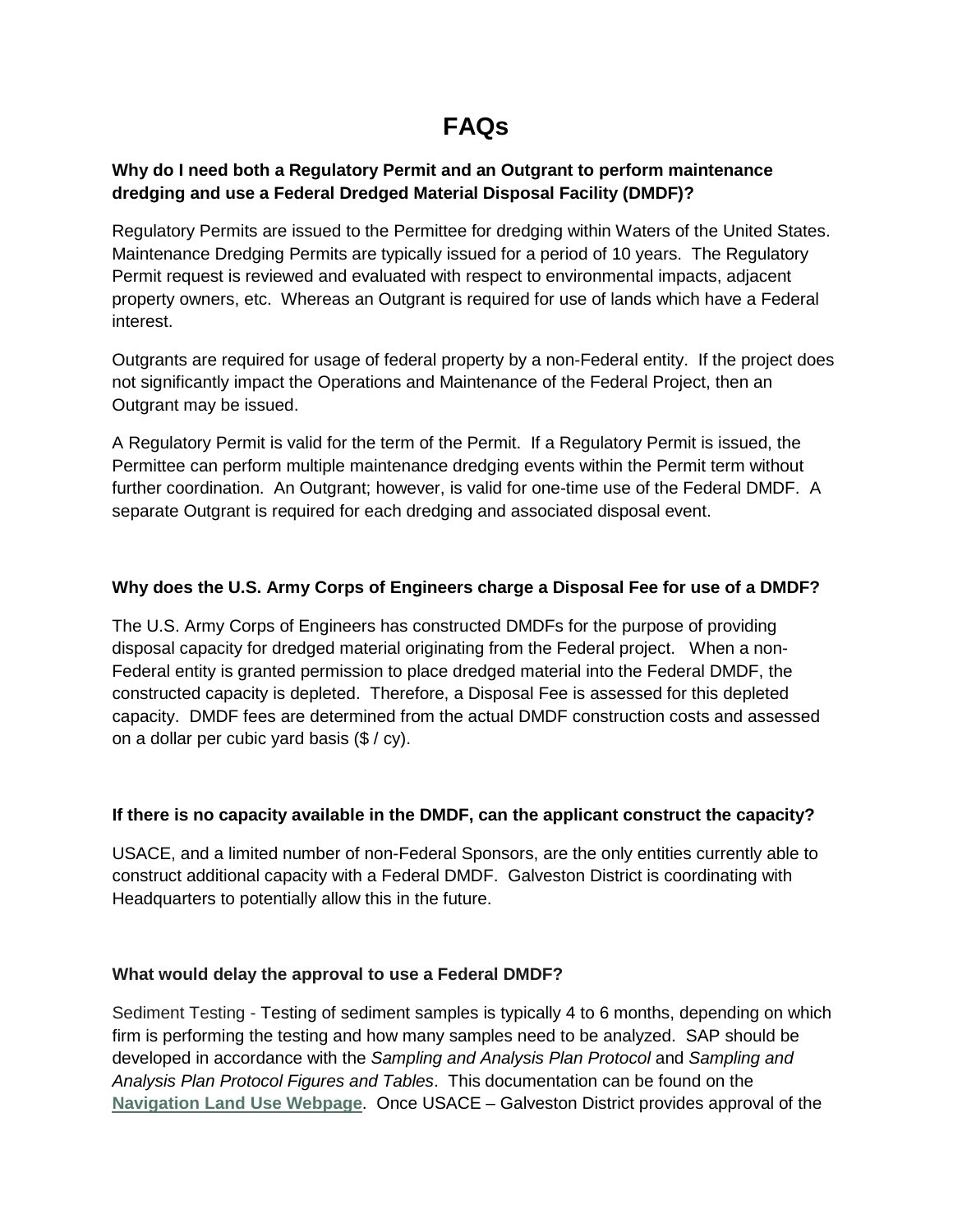SAP, the applicant must collect the sediment samples and perform chemical testing in accordance with the approved SAP.

Soil Sample collections and tests will be valid up to 2 years.

Hydrographic Surveys - A hydrographic survey of the waterway must be obtained before dredging can occur. Depending upon the contractor, this work can take time to schedule and perform.

Environmental Windows or Restrictions - There are windows that apply to dredging and placement into DMDF. These windows are a result of a variety of environmental and natural resource issues. Email Operations Division at **[SWG-LandUseCoordinator@USACE.army.mil](mailto:SWG-LandUseCoordinator@USACE.army.mil)** and leave contact information for queries regarding environmental windows or restrictions.

## **What are ways to speed up the approval process to use Federal DMDF?**

1) Contact the Galveston District Regulatory Division to apply for a Dredging Permit or additional Permits if needed.

2) Contact Galveston Operations Division to identify restrictions or windows that exist for the proposed dredging area and Federal DMDF.

3) Contact the non-Federal Sponsor of the Federal DMDF to inform them of intentions in advance.

4) Schedule a hydrographic survey and upon receiving approval of the SAP, perform the sediment sampling and testing as soon as possible.

#### **What is a 401 (c)?**

Section 401 (c) of the Clean Water Act, states:

The Secretary of the Army is authorized, if it is deemed to be in the public interest, to permit the use of spoil DMDF under his jurisdiction by Federal licensees or Permittees, and to make an appropriate charge for such use. Assembling a 401 (c) Clean Water Act package is required whenever a DMDF is to be utilized by a Non-Federal entity.

The 401(c) process applies to DMDFs that are already constructed. The Galveston District must verify that the disposal site has been designed with sufficient capacity to accommodate Non-Federal dredging so as not to reduce the availability for placement of Federal dredged material.

The request must be for navigation purposes directly linked to use of the Federal project. The material must be environmentally acceptable. Applicable Permits will also be checked for